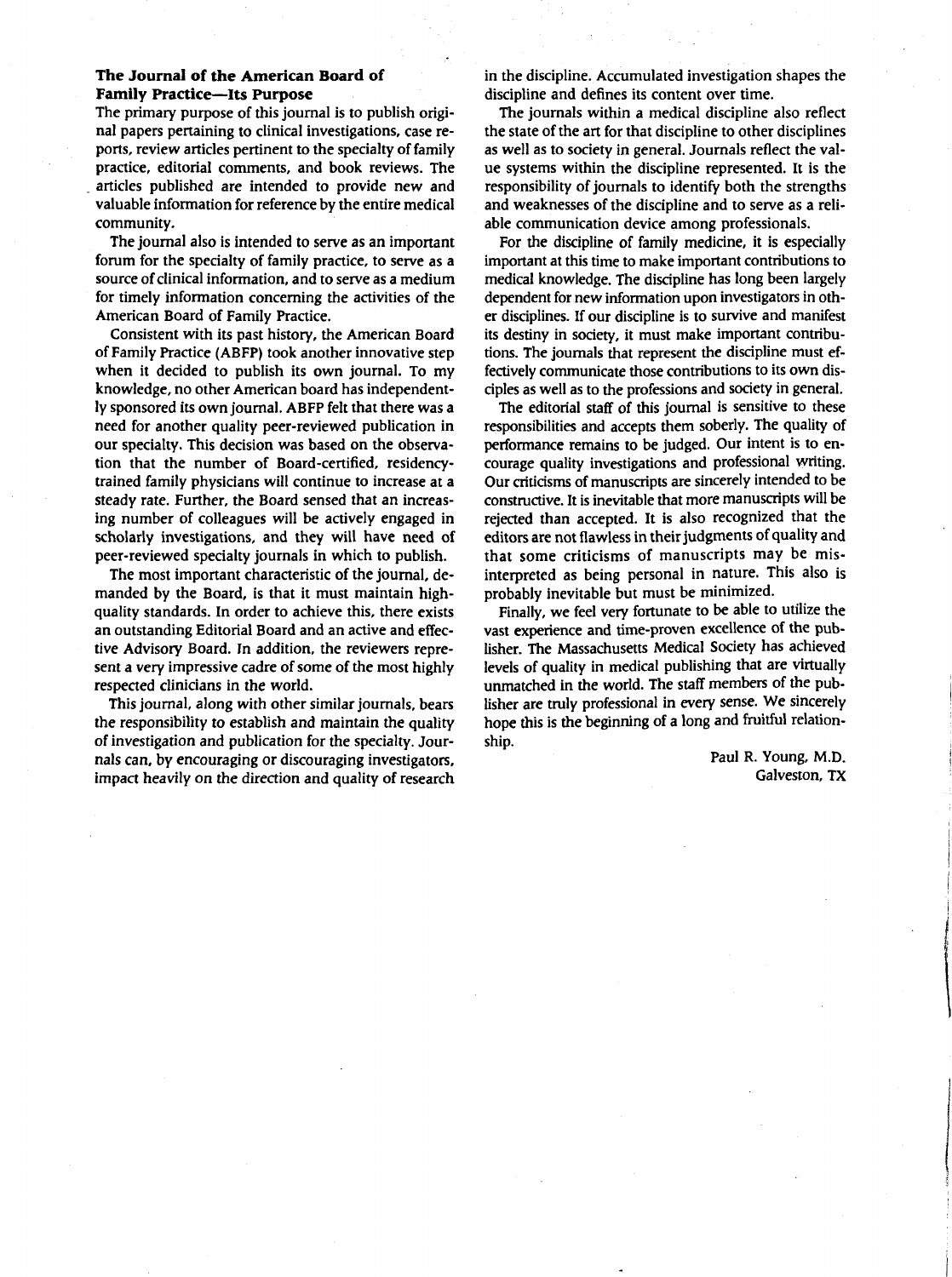# **The Journal of the AIDerican Board of**  Family Practice

### Volume 1

October-December 1988

Number 4

Nicholas J. Pisacano, M.D. Lexington, KY *Executive Editor* 

Sioux Falls, SD

Robert Avant, M.D. Rochester, MN Paul Brucker, M.D. Philadelphia, PA

Paul R. Young, M.D. Galveston, TX *Editor* 

**Editors** 

G. Gayle Stephens, M.D. Birmingham, AL *Associate Editor* 

### Loren Amundson, M.D.

Worth Daniels, M.D. Baltimore, MD

**Editorial Board** 

Fitzhugh Mayo, M.D. Richmond. VA

Thomas Nicholas, M.D. Kansas City, MO

Howard Rabinowitz, M.D. Philadelphia, PA

Janet Realini, M.D. San Antonio, TX

Richard Steinhilber, M.D. Cleveland, OH

W. Jack Stelmach, M.D. Kansas City, MO

John C. Ball, Ph.D. Baltimore, MD

John Beck, M.D. Los Angeles, CA

Kurt W. Deuschle, M.D. New York, NY

Arthur Donovan, M.D. Los Angeles, CA

John Duhring, M.D. Toledo, OH

l

**Editorial Advisory Board** 

Shervert H. Frazier, M.D. Belmont, MA

John Fry, M.D. Beckenham, England

Denis Pereira Gray, M.D. Exeter, England

A. Dale Gulledge, M.D. Cleveland, OH

Neal Krause, Ph.D. Ann Arbor, MI

Thomas K. Oliver, Jr., M.D. Chapel Hill, NC

Edmund Pellegrino, M.D. Washington, DC

Donald 1. Rice, M.D. Toronto, Canada

William Ross, M.D. Dallas, TX

Jerome F. Wiot, M.D. Cincinnati, OH

Sheldon M. Wolff, M.D. Boston, MA

...... ..J

The Journal of the American Board of Family Practice (ISSN 0893-8652) is published four times a year in January. April, July, and October by the American Board of Family Practice, 2228 Young Drive, Lexington, KY 40505 with publishing services provided by the Massachusetts Medical Society. 1440 Main Street. Waltham. MA 02154. Annual subscription rates: Institutions: \$50.00; Physicians: \$35.00; Residents/Students: \$20.00. For more information please refer to the Information for Readers page. Second-class postage paid at Lexington, KY and additional mailing offices. POSTMASTER: Send address changes to ABFP, 2228 Young Drive. Lexington, KY 40505. © Copyright 1988 by the American Board of Family Practice. All rights reserved.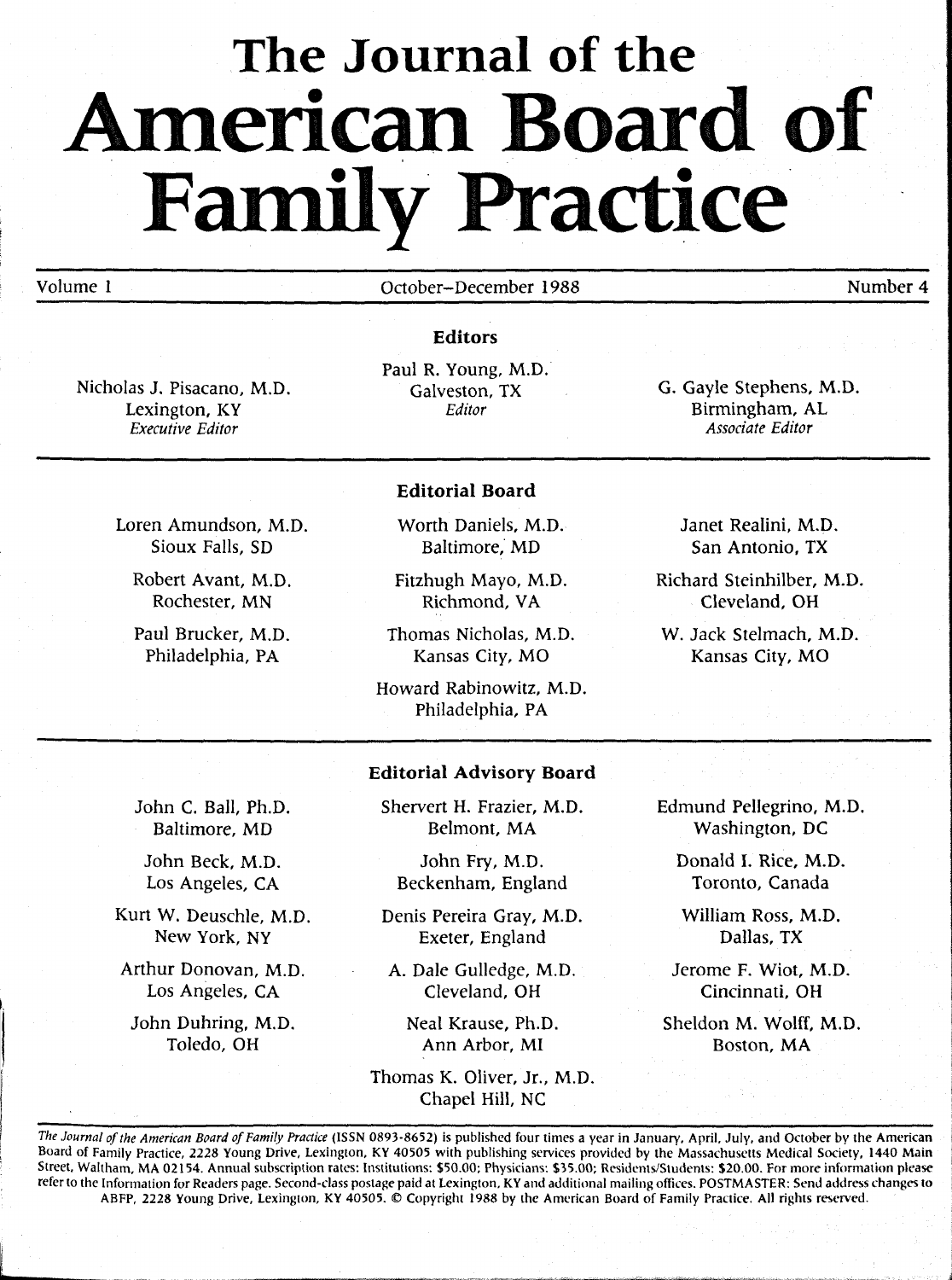## **Information for Readers**

#### **The 'ournal of the American Board of Family Practice**

2228 Young Drive Lexington, KY 40505

Official Publication of The American Board of Family Practice

Paul R. Young, M.D., *Editor*  G. Gayle Stephens, M.D., *Associate Editor*  Nicholas J. Pisacano, M.D., *Executive Editor*  Ann Stockham, *Copy Editor*  Claudia King, *Editorial Production Assistant* 

**Publishing Services**  Publishing Division, Massachusetts Medical Society

**•** 

frederick Bowes, III, *Executive Director*  Ann Reinke Strong, *Deputy Executive Director*  William H. Paige, *Assistant Executive Director* 

> Customer Service M. Dolores Fletcher, *Director*

Circulation and Product Marketing Laurie Priano, *Director*  James T. Clifton, *Manager, Agency/International Services* 

Electronic Production Gary J. Mancini, *Director*  Ruth Goodman, *Assistant Director, Composition*  Martha Soule, *Composition Coordinator* 

Manufacturing and Distribution William H. Paige, *Director*  Mark Davidson, *Manager, Distribution and Postal Affairs* 

> International Services Peter R. Cole, *Director*

Market Research *and* Analysis Janet E. Halpern, *Director* 

Management Information Services Larry Altrich, *Director*  Michael McDonald, *Systems Analyst* 

> finance Richard Simoes, *Controller*

Executive Director's Office

Wendy P. faxon, *Associate Director, Publications Development*  Alberta l. fitzpatrick, *Associate Director, Rights and Permissions*  Mark Danderson, *Assistant Director, Business Planning* 

### **• COPYRIGHT**

Material appearing in The Journal of the American Board of Family Practice is covered by copyright. Copying beyond the quantities permitted under "fair use" as defined by U.S. copyright law is allowed provided the stated fee of \$.20 per page is paid through the Copyright Clearance Center, 21 Congress St., Salem, MA 01970. This consent does not extend to other copying, such as copying for advertising or promotional purposes. Single copies for personal or internal use are allowed at no charge. Non-profit institutions may make copies provided they *obtain* prior *consent* from The Journal of the American Board of Family Practice, Rights and Permissions Department, 1440 Main Street, Waltham, MA 02154-1649, (617) 893-3800, ext. 1413.

#### **SUBSCRIPTION INFORMATION AND SERVICES**

The Journal of the American Board of Family Practice is supplied free of charge to 35,200 Diplomates of the American Board of Family Practice. For information please contact: American Board of Family Practice

2228 Young Drive lexington, KY 40505 tel: (606) 269-5626 FAX: (606) 266-9699

For all other subscribers please contact: **The 'ournal of the American Board of Family Practice**  Subscription Department 1440 Main Street Waltham, MA 02154-1649 (617) 893-3800, ext. 1199 Telex: 325323NEjMBOS FAX: (617) 647-5785

For international subscription information please contact: **The Journal of the American Board of Family Practice**  Saxon Way, Melbourn, ROYSTON Herts, SG8 6NJ, U.K. Telephone: 07-636-2368 Telex: 946240 CW EASY G FAX: 07-636-2040

#### **SUBSCRIPTION RATES**

|                    | <b>DOMESTIC</b> | <b>INTERNATIONAL*</b> |
|--------------------|-----------------|-----------------------|
| Institutions       | \$50.00         | \$60.00               |
| <b>Physicians</b>  | \$35.00         | \$45.00               |
| Residents/Students | \$20.00         | \$45.00               |

\* Pounds Sterling drawn on U.K. banks accepted and converted at current rate of exchange. U.S. dollars drawn on U.S. banks.

### **• OTHER SUBSCRIPTION INFORMATION**

Diplomates should make address changes on the form contained in this issue and forward to the Diplomate address listed above. All other subscribers should forward changes to the Waltham, Mass., address listed above. Changes must be received at least six weeks in advance of intended move. Please send new address, old address and expected date of change.

### **• ISSUES NOT RKEIVEO**

Missing issues will be replaced for up to three months from the issue date without charge. Diplomates and other subscribers who fail to notify the lexington, Ky., or the Waltham, Mass., office of address changes will not be eligible for free replacement issues. Claims beyond the three-month limit must be prepaid at the backcopy rates. Claims should be sent to either the Diplomate or regular subscriber address listed above.

### **• BACK COPIES**

If you wish to purchase back copies (issues published prior to your effective start date) of The Journal of the American Board of Family Practice, there is a charge of \$12.50 per issue. Contact the waltham, Mass., address listed above for information.

### **• REPRINTS**

Individual copies of articles are available from University Microfilms International. If you wish to order bulk reprints (minimum order of SO) please contact the Reprint Department (6 t 7) 893-3800, ext. 1279, at the Waltham, Mass., office.